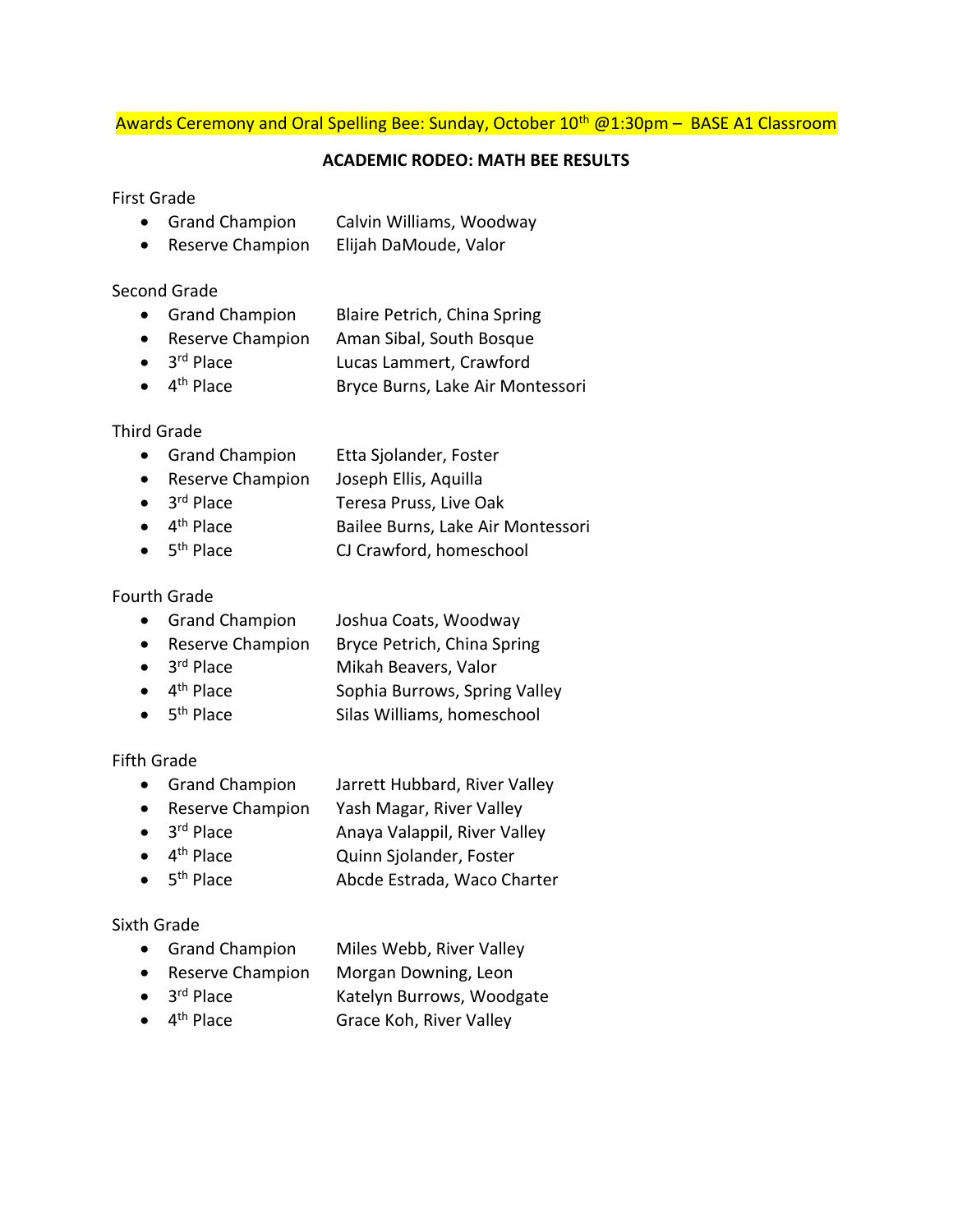## Awards Ceremony and Oral Spelling Bee: Sunday, October 10<sup>th</sup> @1:30pm - BASE A1 Classroom

#### **ACADEMIC RODEO: SPELLING BEE RESULTS**

#### First Grade

- Grand Champion Javier Chavez, Woodway
- Reserve Champion Calvin Williams, Hillcrest

## Second Grade

- Grand Champion Aman Sibal, South Bosque
- Reserve Champion Blaire Petrich, China Spring
- $\bullet$  3<sup>rd</sup> Place Scarlett May, Woodway
- $\bullet$  4<sup>th</sup> Place Lucas Lammert, Crawford
- $\bullet$  5<sup>th</sup> Place Elizabeth DaMoude, Valor

# Third Grade

- Grand Champion Joseph Ellis, Aquilla
- Reserve Champion Teresa Pruss, Live Oak
- 3<sup>rd</sup> Place Zuri Austin, Temple Charter
- $\bullet$  4<sup>th</sup> Place Etta Sjolander, Foster
- $\bullet$  5<sup>th</sup> Place CJ Crawford, homeschool

Fourth Grade (by alpha)

- Oral Bee Qualifier Mikah Beavers, Valor
- Oral Bee Qualifier Joshua Coats, Woodway
- Oral Bee Qualifier Daniel Olmstead, homeschool
- Oral Bee Qualifier Mason Salisbury, South Bosque
- Oral Bee Qualifier Clara Williams, Woodway

Fifth Grade (by alpha)

- Oral Bee Qualifier Bryan Burns, Lake Air Montessori
- Oral Bee Qualifier Addison Lowrey, Parkdale
- Oral Bee Qualifier Yash Magar, River Valley
- Oral Bee Qualifier Quinn Sjolander, Foster
- Oral Bee Qualifier Anaya Valappil, River Valley

Sixth Grade (by alpha)

- Oral Bee Qualifier Morgan Downing, Leon
- Oral Bee Qualifier Lacy Newlin, Woodgate
- Oral Bee Qualifier Miles Webb, River Valley